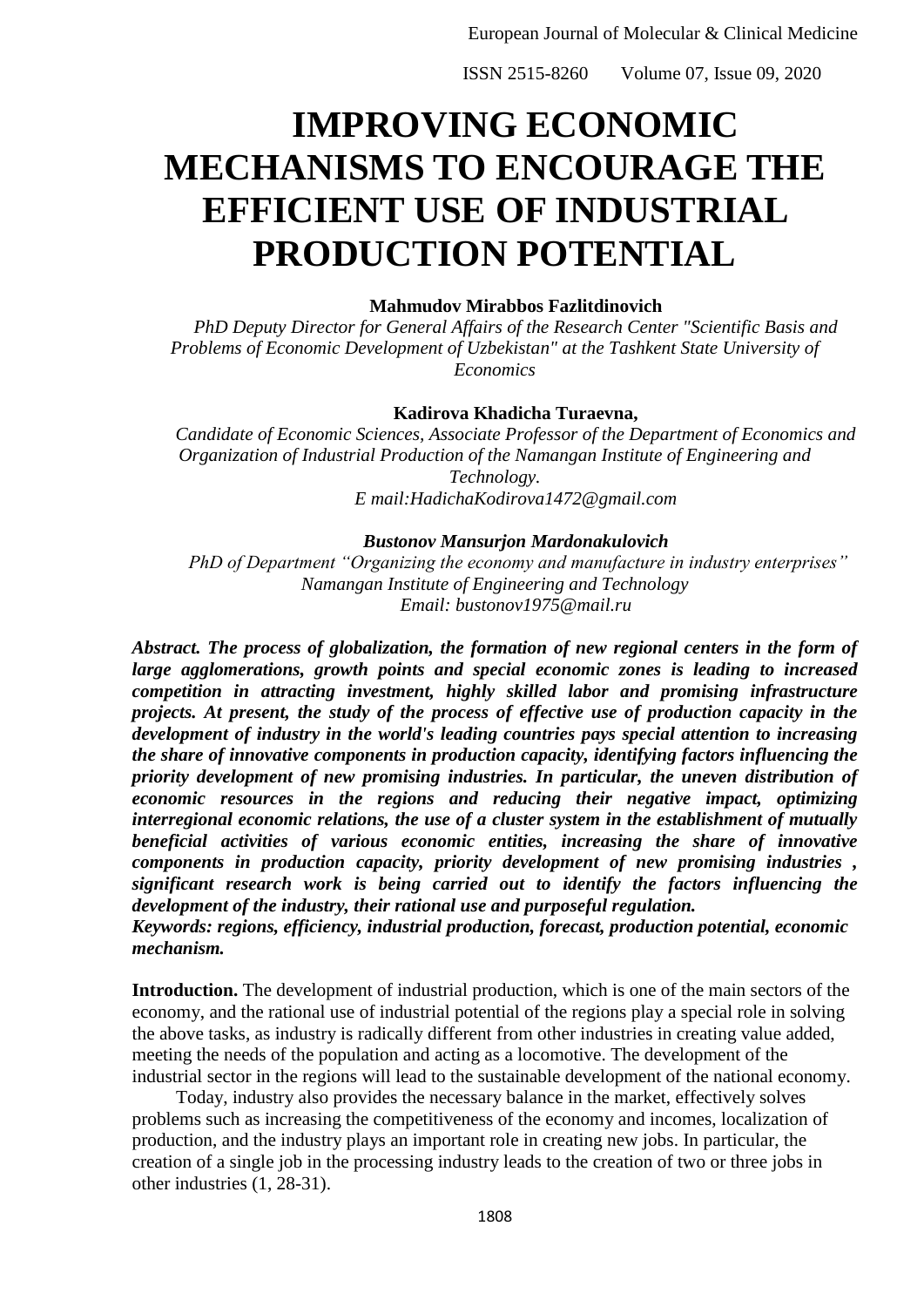According to research, the increase in the level of wages is directly related to structural changes in the path of industrialization, which greatly contributes to the growth of incomes of the population (2).

In underdeveloped countries, the development of low-tech, labor-intensive industries (clothing, textiles) supports the sustainable growth of employment and leads to an increase in incomes. In middle-income countries, the development of medium-tech industries (non-ferrous metallurgy and metal products) does not create a large number of jobs, but provides high labor productivity.

**Materials and methods.** The research used dialectical, logical thinking, scientific abstraction, analysis and synthesis, complex, comparative analysis, grouping, SWOT analysis, econometric and forecasting methods of scientific knowledge.

**Literature Review.** The issues of scientific study of regional economic problems and their solution have always been in the focus of economists. In particular, the theoretical and practical aspects of these issues, in particular, the issues of increasing regional competitiveness are greatly contributed by foreign economists A. Venables, H. Glenn, P. Krugman, B. Robert, M. Fujita, B. Shaun, M. Enright and others. added.

Among the CIS economists AG Granberg, Yu.A. Gadjiev, OG Dmitrieva, N. Zubarevich, SV Kazantsev, IN Merenkova, AN Nosov, OI Panteleeva, D.Sepik, L.A.Serebryakova and others paid special attention to the theoretical issues of regional economic development, management of regional economic growth and development, diagnostics of regional economic development, increasing regional economic potential and competitiveness.

In Uzbekistan, the issues of development and management of the regional economy, the effective use of the economic potential of the regions are the areas of scientific interest of economists in this area. In particular, issues such as modeling the socio-economic development of regional industrial complexes, integrated development of regions, territorial location and management of productive forces, improving the methodological framework for increasing the competitiveness of the country's regions were discussed by Uzbek economists SS Gulomov, TM Akhmedov, A. .M.Sodiqov, A.M.Qodirov, Sh.H.Nazarov, B.Ruzmetov, Sh.B.Imamov, P.Z.Khashimov, F.T.Egamberdiev, A.A.Qayumov, A.J.Siddikov , I.O. Yakubov and others.

Results. Industry is the main driving force of economic growth, and this view in most studies is explained by the fact that industry has a higher chance of using a new combination of innovation and knowledge than other sectors of the economy. Today, industry also provides the necessary balance in the market, effectively solves problems such as increasing the competitiveness of the economy and incomes, localization of production, and the industry plays an important role in creating new jobs. The role of industry in the development of productive forces is invaluable, and the higher its efficiency, the stronger the position of the region and the better the living standards of the population. Also, due to the development of industry, the number of employees will increase, their knowledge and skills will increase, and human resources will reach a high level. Only industry can increase productivity by combining all the achievements of technology and innovation and equipping labor with technology.

The development of industry in the regions is a complex and long-term process, which we can see from the experience of China, India, South Korea, Latin America and many other industrialized countries of the world.

It should be noted that the development of the industrial sector cannot be clearly expressed by one or more indicators. Therefore, it is advisable to use a system of indicators in this process.

Based on the above, the system of indicators of industrial development is conditionally divided into four levels in terms of "scale", which can be seen in Table 1 below.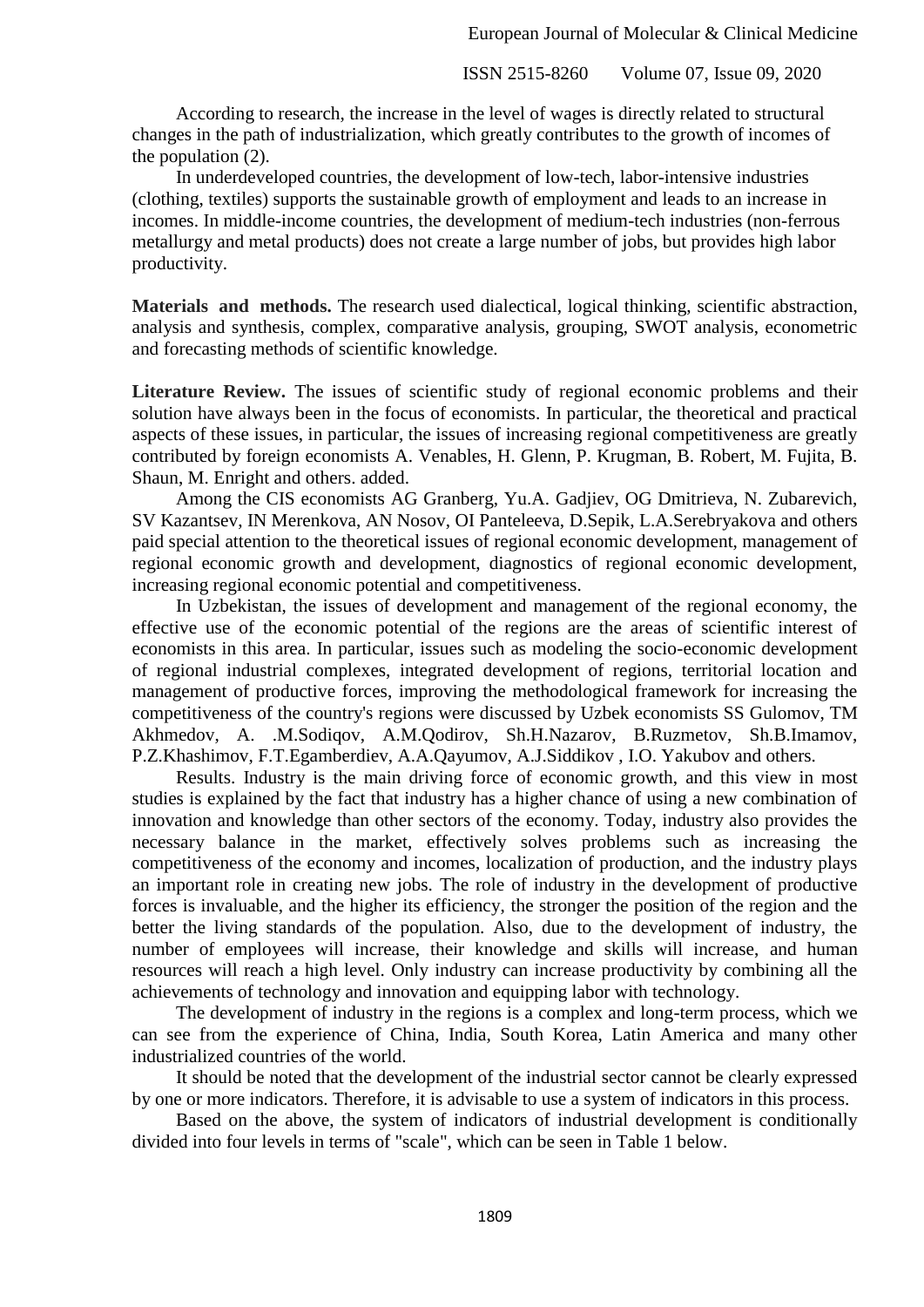| Name of indicators representing industrial development |                     |                     |                     |  |  |  |
|--------------------------------------------------------|---------------------|---------------------|---------------------|--|--|--|
| macro level                                            | at the regional     | mesodarajada        | microdegradable     |  |  |  |
|                                                        | level               |                     |                     |  |  |  |
| The share of industry in GDP;                          | The<br>share<br>of  | Gross<br>value      | Energy<br>and       |  |  |  |
| gross industrial output;                               | industry in GDP;    | added created in    | material capacity   |  |  |  |
| industrial<br>gross<br>output<br>per                   | regional<br>gross   | industry;           | of<br>industrial    |  |  |  |
| capita;                                                | industrial output;  | the<br>share<br>of  | products;           |  |  |  |
| the share of value added in gross                      | level<br>of<br>the  | high-tech           | level<br>of         |  |  |  |
| domestic product;                                      | regional            | products in the     | profitability<br>of |  |  |  |
| share of mining and processing                         | concentration<br>of | export<br>structure | production;         |  |  |  |
| industries;                                            | industrial          | of the industry;    | level of renewal    |  |  |  |
| the share of exports in GDP;                           | production $(\%)$ ; | the<br>share<br>of  | industrial<br>of    |  |  |  |
| the number of new jobs created                         | level<br>of         | industries<br>in    | equipment;          |  |  |  |
| industry<br>and<br>the<br>small<br>in                  | of<br>localization  | gross<br>industrial | equipment wear      |  |  |  |
| businesses;                                            | production in the   | production,<br>the  | rate;               |  |  |  |
| total factor productivity at the                       | region<br>and       | amount of world     | the<br>share<br>of  |  |  |  |
| macro level (TFP);                                     | specialization of   | brands produced;    | machinery<br>and    |  |  |  |
| the amount of expenditures                             | the region in a     | the number of       | equipment<br>that   |  |  |  |
| transferred from the state budget                      | particular          | highly qualified    | have served up to   |  |  |  |
| to the industrial sector;                              | industry            | specialists<br>and  | 10 years in total   |  |  |  |
| volume of foreign investments                          | (coefficient);      | researchers         | equipment.          |  |  |  |
| in industries;                                         | level<br>the<br>of  | employed in the     |                     |  |  |  |
| the share of the industry in high-                     | of<br>processing    | network;            |                     |  |  |  |
| tech products in the world market;                     | industrial          | the number of       |                     |  |  |  |
| at the macro level, the capital                        | products in<br>the  | licenses<br>and     |                     |  |  |  |
| material<br>(resource),<br>(fund),                     | region.             | patents related to  |                     |  |  |  |
| science and technology, energy,                        |                     | the industry;       |                     |  |  |  |
| nature and labor capacity of the                       |                     | level<br>the<br>of  |                     |  |  |  |
| industry;                                              |                     | deficit<br>resource |                     |  |  |  |
| labor<br>productivity<br>in<br>the                     |                     | utilization of the  |                     |  |  |  |
| and the<br>level<br>of<br>industry                     |                     | network $(\%).$     |                     |  |  |  |
| capitalization of labor.                               |                     |                     |                     |  |  |  |

**Table 1 A system of indicators representing industrial development <sup>1</sup>**

From the system of indicators representing industrial development in the regions, some indicators reflect the efficiency of the industry, while some indicators reflect the innovative development of the industry. For example, the share of industry in GDP, the volume of gross industrial output, the share of value added in GDP, the share of industry in GDP, gross regional product, the level of regional concentration of industrial production, the share of industries in gross industrial output and profitability of production Indicators such as the share of the industry in the global market of high-tech products, the number of world brands produced, the number of highly qualified engineers and researchers employed in the industry and the share of machinery and equipment in the total equipment for up to 10 years reflect various levels of innovation.

In our opinion, these indicators and values are of a variable nature, and as the level and characteristics of economic development of countries change, so do their values.

We conditionally divided the factors determining the sustainable development of the industry into two groups: internal factors and external factors (Figures 1 and 2).

<sup>&</sup>lt;sup>1</sup> Source: Author's development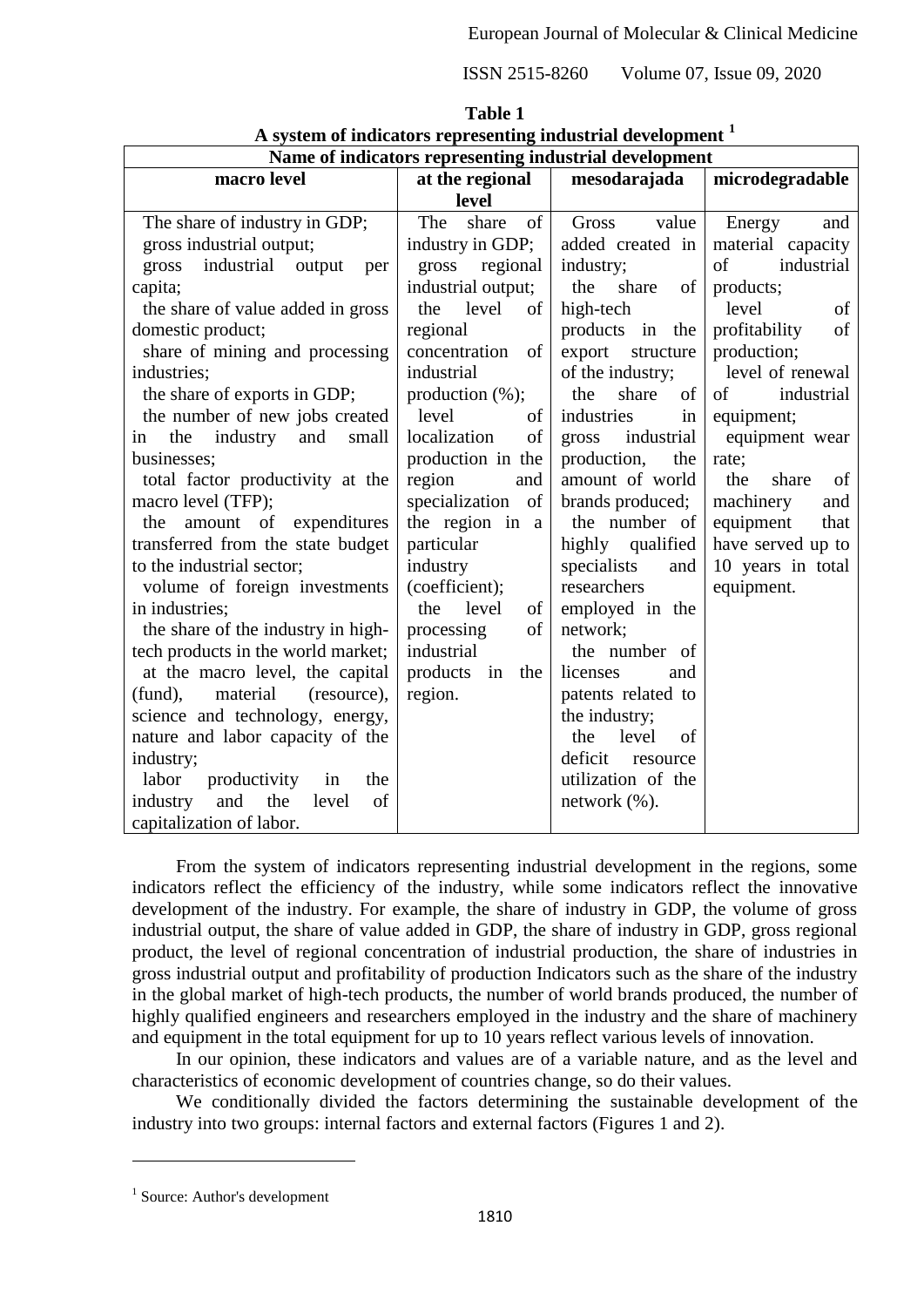

# **Figure 1. The main external factors that determine the development of regional industry. 2**

Most of the internal factors that determine the development of industry in the region shown in Figure 2 also determine the "industrial production potential" of the region. The favorable investment climate and investment attractiveness in the region play an important role in realizing this potential. Because the world experience shows that there is a strong linear correlation between the growth rate of investment in the region's economy and the growth rate of industrial production.

However, the region does not receive spontaneous investments. In particular, the modern investment market is characterized by high demand over supply. In other words, while in the past investors competed to invest in countries and regions, now countries and regions are competing for investors. Therefore, the benefits offered to attract investors are not high enough, but factors such as the stability and comfort of the socio-economic environment, the accuracy of local laws, the availability of a developed market infrastructure, the free management of profits by investors are important.

Based on the definitions of the concept of production capacity and the analysis of its composition, it was given the following author's definition: production capacity - the ability to produce a certain amount of products in a timely manner using natural and economic resources and available production capacity.

<sup>&</sup>lt;sup>2</sup> Source: Prepared by the authors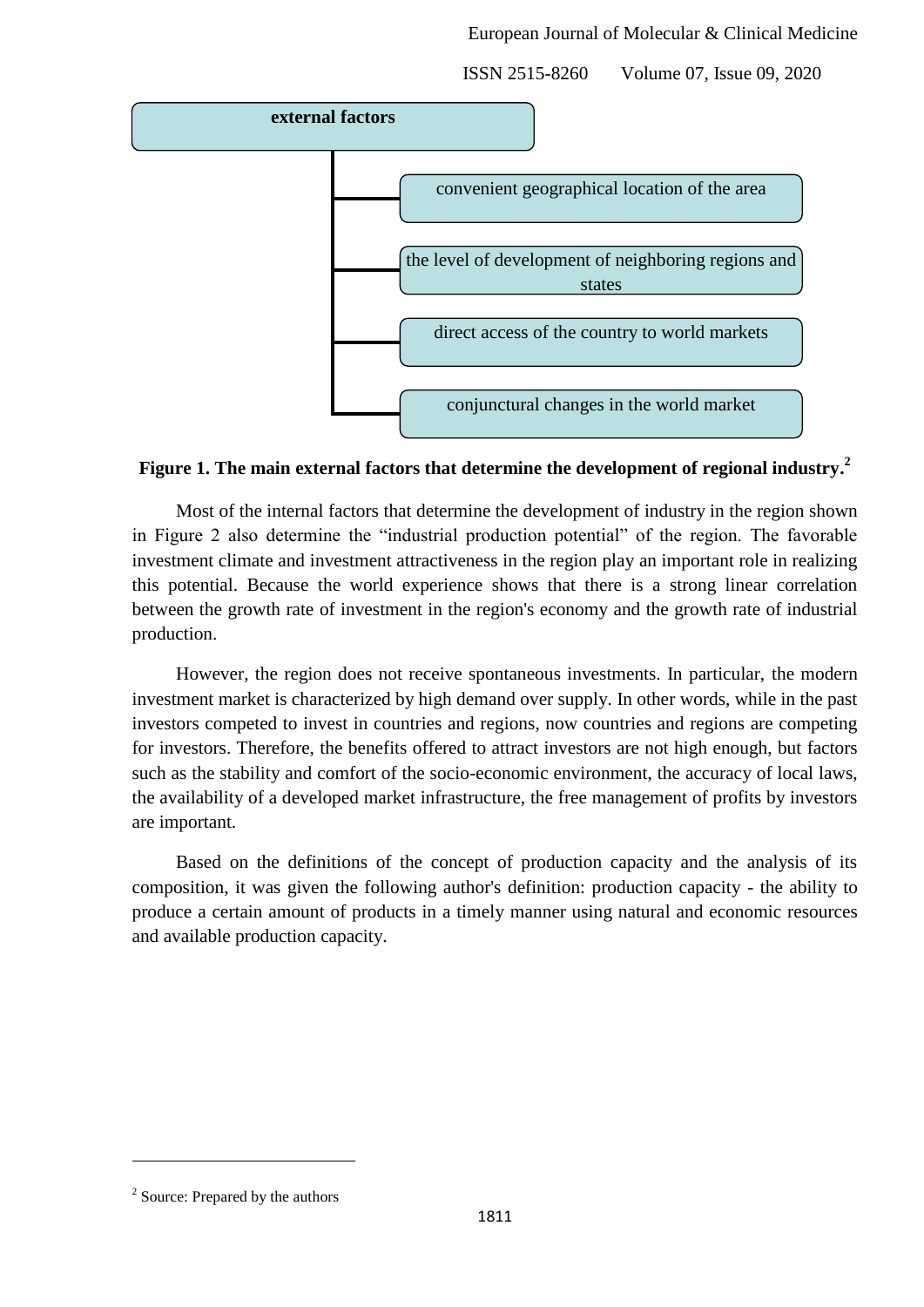European Journal of Molecular & Clinical Medicine

ISSN 2515-8260 Volume 07, Issue 09, 2020



# **Figure 2. The main internal factors that determine the development of regional industry <sup>3</sup> .**

The production potential of the region is formed in the process of interaction of natural and labor resources, fixed capital and scientific and technological progress, and in this regard, fixed assets play an important role.

Since "industrial production potential" is a complex concept as an economic category, its constituents also consist of many elements. In particular, in the research of AO Larionov, the industrial potential is characterized by the indicators described in the following table (Table 3).

**Table 3**

# **Industrial production potential of the region descriptive key indicators <sup>4</sup>**

| <b>Indicators</b>                                                          |      | <b>Industrial potential parameters</b>  |  |  |  |
|----------------------------------------------------------------------------|------|-----------------------------------------|--|--|--|
| 1. Material and technical potential                                        |      |                                         |  |  |  |
| 1.1. The value of industrial fixed assets per                              |      | Describes the fact that the industry of |  |  |  |
| capita                                                                     | sum  | the region is provided with fixed       |  |  |  |
|                                                                            |      | assets                                  |  |  |  |
| 1.2. Depreciation rate of industrial fixed assets                          |      | Describes<br>the<br>state of production |  |  |  |
|                                                                            | $\%$ | resources                               |  |  |  |
| 1.3. Stock return                                                          |      | Efficiency of use of fixed assets       |  |  |  |
| 2. Financial potential                                                     |      |                                         |  |  |  |
| $\overline{\text{of}}$<br>2.1.<br>profitable<br>industrial<br>share<br>The |      | Худуд<br>фаолиятининг<br>саноати        |  |  |  |
| enterprises in the total number of industrial                              | $\%$ | самарадорлик даражаси                   |  |  |  |
| enterprises                                                                |      |                                         |  |  |  |

<sup>&</sup>lt;sup>3</sup> Source: Prepared by the authors

 $\overline{a}$ 

<sup>&</sup>lt;sup>4</sup> Larionov A.O. Assessment of the industrial potential of the region. Territory development problems. Issue 2 (76). 2015 .-- 49 p.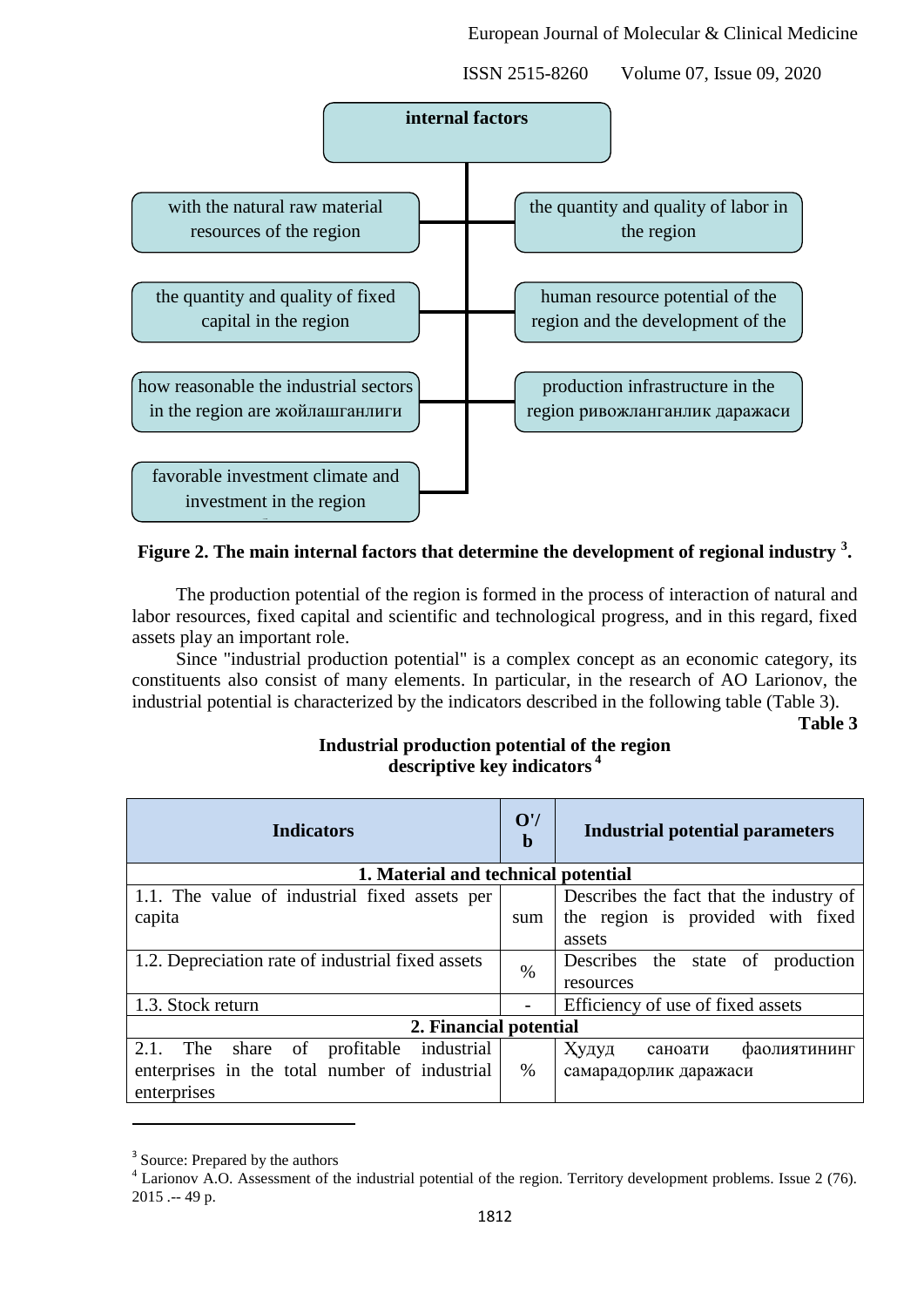| <b>Indicators</b>                                                                                                                                                       | O'/<br>$\mathbf b$ | <b>Industrial potential parameters</b>                                                                                                                       |  |
|-------------------------------------------------------------------------------------------------------------------------------------------------------------------------|--------------------|--------------------------------------------------------------------------------------------------------------------------------------------------------------|--|
| 2.2. Financial results of industrial enterprises                                                                                                                        | sum                | The level of financial opportunity for                                                                                                                       |  |
| for 1 soum of fixed assets                                                                                                                                              |                    | the development of the industry                                                                                                                              |  |
| 2.3. Return on assets of industrial enterprises                                                                                                                         | $\%$               | Efficiency of use of assets of industrial<br>enterprises                                                                                                     |  |
| 3. Labor potential                                                                                                                                                      |                    |                                                                                                                                                              |  |
| 3.1. The share of production and industrial<br>workers in the total number of jobs in the<br>economy                                                                    | $\%$               | Human resources of the industry                                                                                                                              |  |
| 3.2. The share of highly educated professionals<br>in the total number of industrial workers                                                                            | $\%$               | The industry is a resource of highly<br>skilled workers                                                                                                      |  |
| 3.3. The share of specialists with secondary<br>education in the total number of items                                                                                  | $\%$               | The intellectual resource<br>of<br>the<br>industry                                                                                                           |  |
| 4. Infrastructure potential                                                                                                                                             |                    |                                                                                                                                                              |  |
| 4.1. Density of public railways, km per 1000<br>km2 area                                                                                                                | km                 | Density of transport infrastructure                                                                                                                          |  |
| 4.2. Density of paved roads, road km per 1000<br>km2 area                                                                                                               |                    |                                                                                                                                                              |  |
| 4.3. Industrial and technoparks with free space,<br>industrial zones, ready infrastructure facilities<br>(gas, electricity, water, sewerage)                            |                    | Provision of the region with the<br>administrative and legal<br>necessary<br>conditions<br>for<br>location<br>the<br>of<br>infrastructure and new industries |  |
| 5. Investment potential                                                                                                                                                 |                    |                                                                                                                                                              |  |
| 5.1. The volume of investment in fixed capital<br>of industry per capita                                                                                                | sum                | Describes the volume of investments<br>in the development and modernization<br>of industry                                                                   |  |
| 5.2. The share of bank investments in the total<br>investment of industry                                                                                               | $\%$               | Level of efficiency of bank capital<br>attraction                                                                                                            |  |
| 5.3. The share of investments in machinery,<br>and vehicles<br>from<br>equipment<br>the<br>total<br>in<br>fixed assets<br>of<br>investment<br>industrial<br>enterprises | $\%$               | of investments<br>in<br>Share<br>private<br>production assets                                                                                                |  |

Therefore, as a result of our research, we considered it expedient to include innovative indicators in this sequence of indicators. These indicators determine the level of development of industrial potential through innovative elements (Table 4).

Indicators of innovation potential can be divided into four groups: the share of innovative active industrial enterprises in the total number of enterprises in the region, the share of innovative products in total industrial output, the share of expenditures on technological innovation from total investment in industry, employees engaged in research and design soni.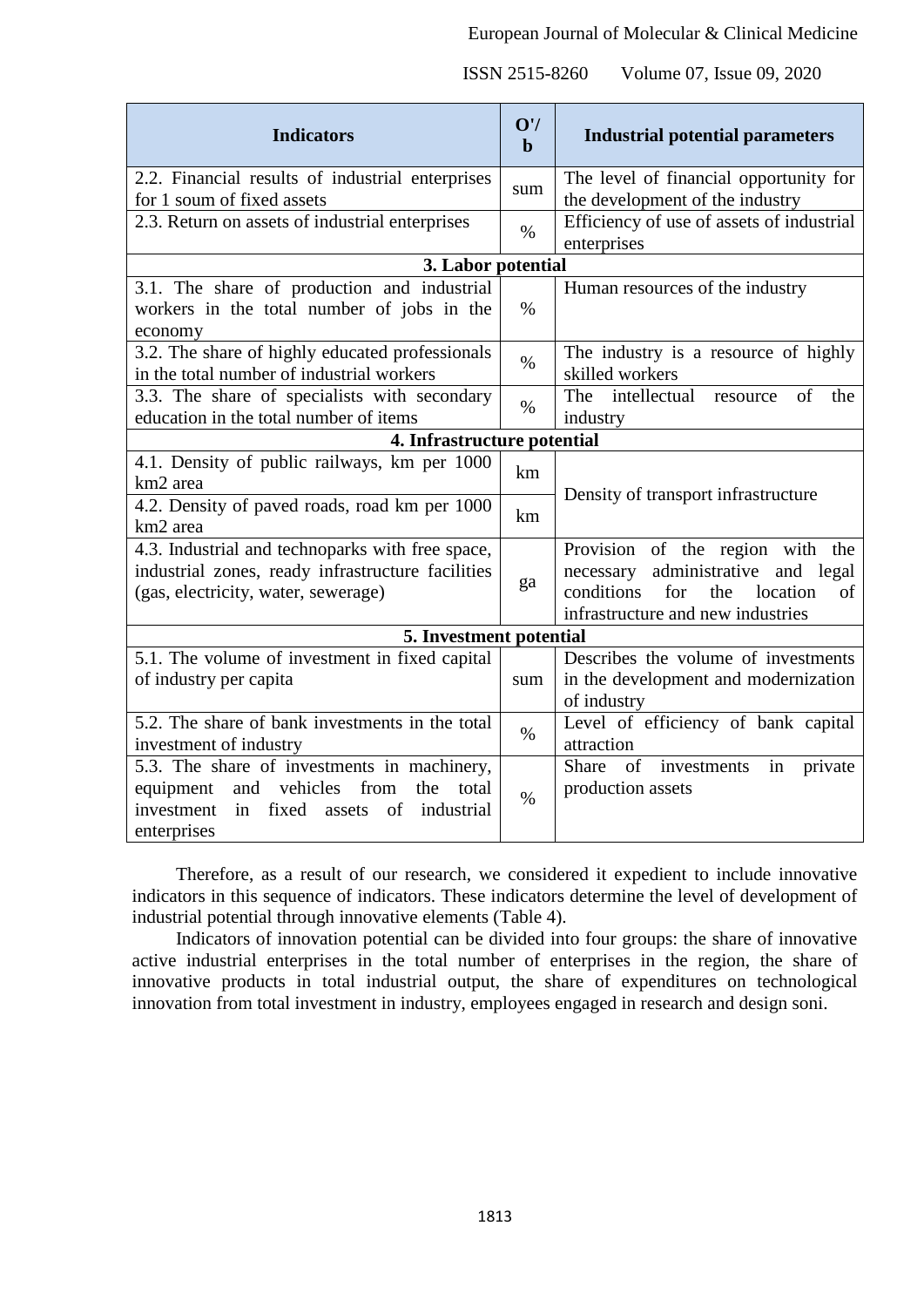#### **Table 4**

**An innovative indicator that characterizes the industrial production potential of the region <sup>5</sup>**

| 1.52011                                           |                    |                                           |  |
|---------------------------------------------------|--------------------|-------------------------------------------|--|
| Indicators                                        | O'/<br>$\mathbf b$ | <b>Parameters of industrial potential</b> |  |
| 1. Innovative potential                           |                    |                                           |  |
| 1.1 Share of innovative active enterprises        |                    | Opportunities for the introduction of     |  |
|                                                   | $\%$               | innovative products by industrial         |  |
|                                                   |                    | enterprises                               |  |
| 1.2 The share of innovative products in the       | $\%$               | Level of innovative development of        |  |
| total volume of industrial output                 |                    | the industry                              |  |
| 1.3 The share of<br>expenditures<br><sub>on</sub> |                    | The priority level of technological       |  |
| technological innovations in the<br>total         | %                  | development of the industry               |  |
| investment in industry                            |                    |                                           |  |
| 1.4 The number of employees engaged in            |                    | The level of efficiency of science        |  |
| research and design per thousand people           | киши               | and innovation in industry                |  |
| employed in the industry                          |                    |                                           |  |

An important result of the ongoing economic reforms in the country is characterized by the fact that the main macroeconomic indicators are growth rates higher than population growth rates.

| <b>Name of indicators</b>                        | 2011  | , <b>.</b><br>2012 | 2013  | 2014  | 2015  | 2016  | 2017  | 2018  |
|--------------------------------------------------|-------|--------------------|-------|-------|-------|-------|-------|-------|
| YaIM                                             | 100,0 | 100,0              | 100,0 | 100,0 | 100,0 | 100,0 | 100,0 | 100,0 |
| including:                                       |       |                    |       |       |       |       |       |       |
| of<br>added<br>Gross<br>value<br>networks        | 91,4  | 91,7               | 91,8  | 91,4  | 91,2  | 91,3  | 88,5  | 88,8  |
| Net taxes on products                            | 8,6   | 8,3                | 8,2   | 8,6   | 8,8   | 8,7   | 11,5  | 11,2  |
| of<br>value<br>added<br><b>Gross</b><br>networks | 100,0 | 100,0              | 100,0 | 100,0 | 100,0 | 100,0 | 100,0 | 100,0 |
| Agriculture,<br>forestry<br>and<br>fisheries     | 19,4  | 19,2               | 19,0  | 18.9  | 18,3  | 17,6  | 34,0  | 32,4  |
| (including<br><b>Industry</b><br>construction)   | 32,8  | 32,4               | 32,4  | 32,6  | 33,0  | 32,9  | 27,9  | 32,0  |
| <b>Industry</b>                                  | 26,6  | 26,2               | 25,9  | 25,8  | 25,7  | 25,7  | 22,2  | 26,3  |
| Construction                                     | 6,2   | 6,2                | 6,5   | 6,8   | 7,3   | 7,2   | 5,7   | 5,7   |
| Services                                         | 47,8  | 48,4               | 48,6  | 48,5  | 48,7  | 49,5  | 38,1  | 35,6  |

**Table 5 Network structure of gross domestic product** <sup>6</sup> (as a percentage of total)

Indeed, when the annual GDP growth rate is higher than the annual population growth rate, the country will experience economic growth, and the living standards of the population will

1

<sup>&</sup>lt;sup>5</sup> Source: Mahmudov M.F. Analysis of the dynamics of economic growth in Uzbekistan. // Collection of scientific articles of the Republican scientific-practical conference "Institutional development of the economy of Uzbekistan: achievements, problems, solutions." Tashkent State University of Economics and Center for Institutional and Economic Research. Part 1. March 12, 2016. Pages 38-42.

<sup>6</sup> Annual statistical collection of the Republic of Uzbekistan 2010-2017. –Tashkent, - 2018. - 35 p.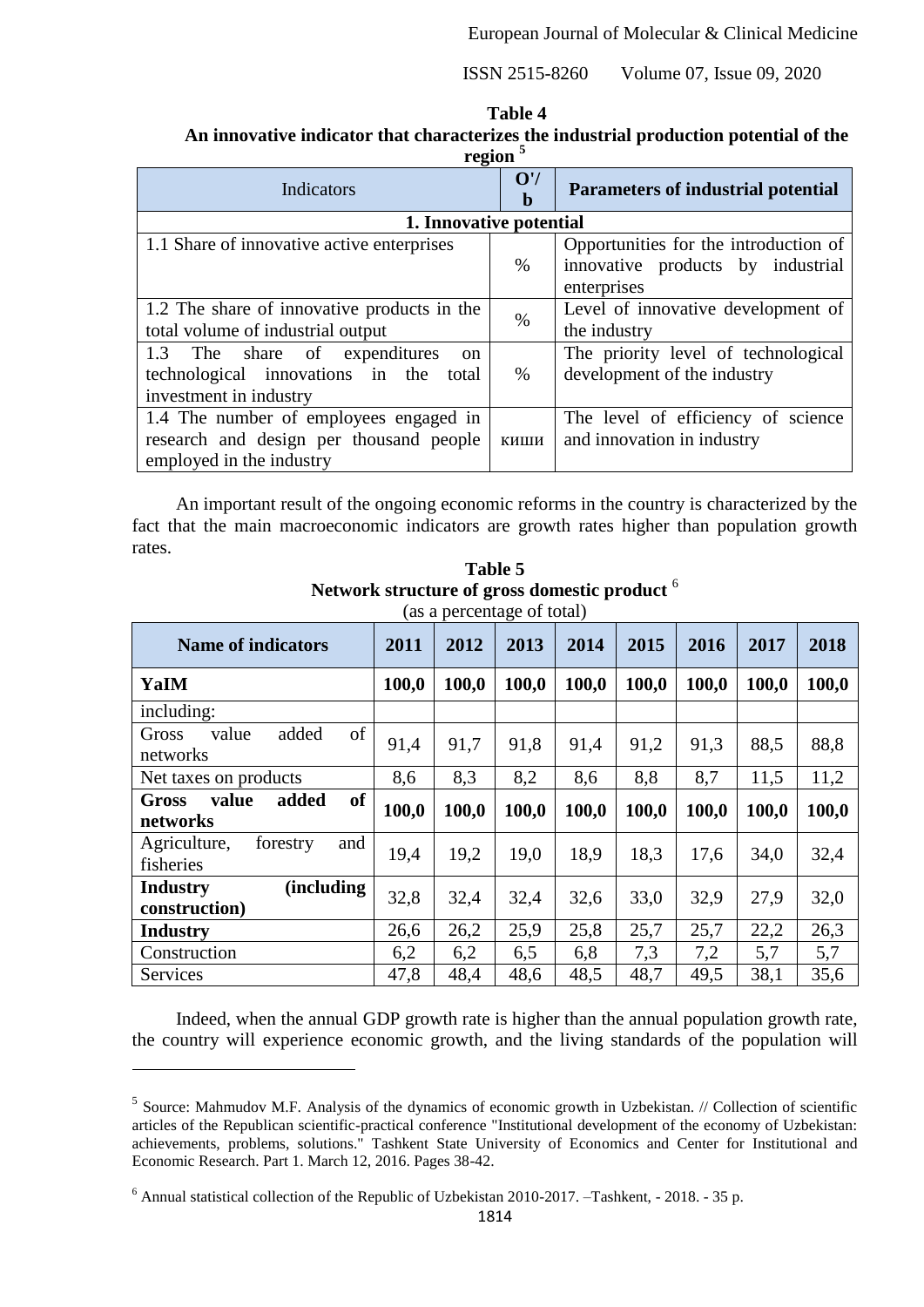improve. In this regard, the growth rates of macroeconomic indicators in our country, such as GDP per capita and gross industrial output, fully meet this demand.

Trends in macroeconomic indicators show that in some years, the growth rates of gross industrial output (GDP) are higher than the growth rates of gross domestic product (GDP). In particular, the additional GDP growth rate was 9.6% in 2013, the GDP growth rate was 8.0%, the GDP growth rate was 8.3% in 2014, and the GDP growth rate was 8.1% in 2017. The additional growth rate of GDP was 7%, the additional growth rate of GDP was 4.5%, and the additional growth rate of GDP in 2018 was 14.4%, while the additional growth rate of GDP was 5.1% (Figure 3).



**Figure 3. Additional growth rates of gross domestic product, gross industrial output, and value added created in industry**

--0-- ЯСМ

 $CKK$ 

 $MIR - \bigodot$ 

(as a percentage of the previous year)<sup>7</sup>

In general, in 2010-2018, the average annual GDP growth rate was 7.4%, the average annual GDP growth rate was 8.3% and the average annual GDP growth rate was 4.9%. The fact that the growth rate of value added in the industrial sector is lower than the growth rate of GDP in the country is explained by the fact that the growth rate of value added in other sectors of the economy is higher than in industrial production.

It should be noted that the issue of sustainable industrial development in the regions has always been of great economic importance for the country, as the sustainable development of the country's industry is largely dependent on regional industry development, regional stability and economic growth, deep structural transformation in the regions. Effective use of the potential of the region's industry in the implementation of tasks such as achieving the parameters will allow to achieve the set goal faster.

Calculations show that in 2000, the number of regions with an industrial share of more than 30% in the gross regional product was 1 (Navoi region, the share of industry in GRP was 35.8%), in 2017 the number of regions with this indicator was 5 (Navoi region). - 51.7%, Tashkent city - 40.6%, Tashkent region - 37.6%, the Republic of Karakalpakstan - 33.5% and Kashkadarya region - 31.5%), 5 in 2018 (Navoi region - 58.3%, The city of Tashkent - 44.4%, Tashkent region - 43.7%, the Republic of Karakalpakstan - 37.6% and Kashkadarya region - 32.9%) (Figure 4).

 $7$  Compiled by the authors on the basis of data from the State Statistics Committee of the Republic of Uzbekistan.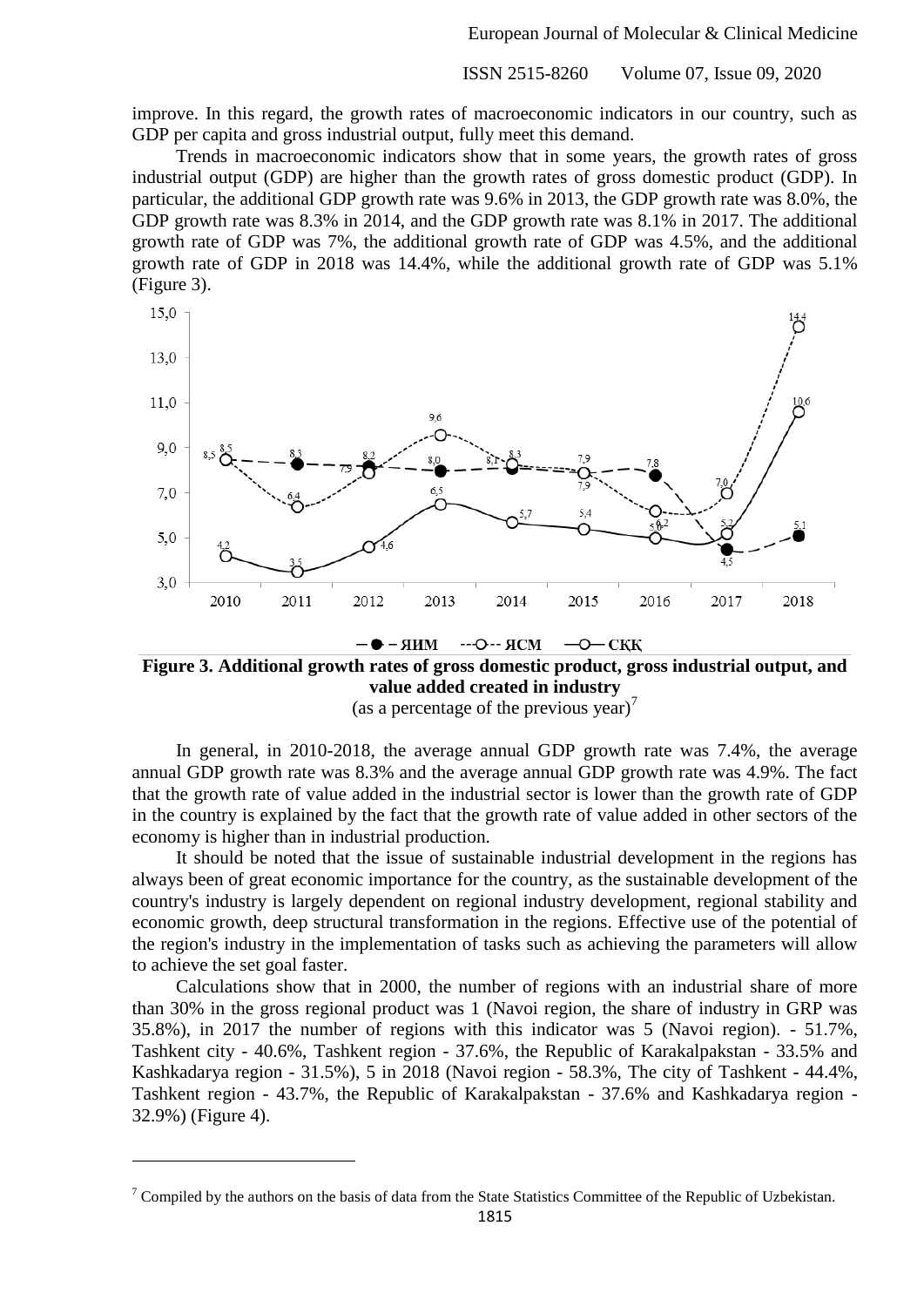|                     | 2000                     | 2017                    | 2018                   |
|---------------------|--------------------------|-------------------------|------------------------|
|                     | Navoi region (35.8%)     | Navoi v. (51.7%)        | Navoi v. (58.3%)       |
| <b>Above</b><br>30% |                          | Tashkent (40.6%)        | Tashkent (44.4%)       |
|                     |                          | Toshkent v. (37.6%)     | Toshkent v. (43.7%)    |
|                     |                          | Karakalpakstan. (33.5%) | Karakalpakstan (37.6%) |
|                     |                          | Kashkadarya (31.5%)     | Kashkadarya (32.9%)    |
|                     |                          |                         |                        |
|                     | Toshkent v. (21.9%)      | Sirdaryo (25.0%)        | Sirdaryo (26.1%)       |
| $20-30%$            |                          | Fergana (24.4%)         | Andijon $(25.7%)$      |
|                     |                          | Bukhara (20.5%)         | Bukhara (21.2%)        |
|                     |                          | Andijon $(18.6%)$       | Fergana (20.6%)        |
|                     |                          |                         |                        |
|                     | Tashkent (19.0%)         | Khorezm $(17.5%)$       | Khorezm $(19.3%)$      |
|                     | Kashkadarya (17.8%)      | Samarkand (17.5%)       | Samarkand (18.4%)      |
|                     | Fergana (16.7%)          | Namangan (16.7%)        | Namangan (16.9%)       |
| $10-20%$            | Sirdaryo (15.0%)         | Jizzax (14.4%)          | Jizzakh (13.9%)        |
|                     | Bukhara (14.2%)          | Surxondaryo (12.5%)     | Surxondaryo (13.6%)    |
|                     | Andijon $(13.2\%)$       |                         |                        |
|                     | Namangan (10.2%)         |                         |                        |
|                     |                          |                         |                        |
|                     | Karakalpakstan r. (9.5%) |                         |                        |
| 10%<br>and less     | Samarkand (9.2%)         |                         |                        |
|                     | Khorezm $(8.5\%)$        |                         |                        |
|                     | Surxondaryo (6.0%)       |                         |                        |
|                     | Jizzax $(5.4\%)$         |                         |                        |

# **Figure 4. Grouping of regions by the share of industry in the gross regional product and the role of Kashkadarya region in it <sup>8</sup>**

Of particular economic importance is the share of industry in the gross regional product of the regions (the share of value added of the industrial sector), and this indicator determines the "level of industrialization of the regions."<sup>9</sup>.

Although the increase in the level of industrialization of the regions indicates the development of industrial production in the regions, but such a development does not reflect its qualitative aspects. This is due to the fact that the increase in the level of regional industrialization may be due to the high share of fuel and raw materials industries in the processing industry in the region.

It is expedient to assess the industrial potential and comparative advantage of Kashkadarya region, analyze development trends, identify "growth points of industrial production" in the region, taking into account the sources of promising development (Figure 5).

1

<sup>&</sup>lt;sup>8</sup> Mahmudov M.F. etc. (team of authors). Issues of improving the policy of incentives for national exporters. // January-June issue of the journal "Information and Editorial Review of the Economy of Uzbekistan", 2005. Pages 96-107.

<sup>9</sup> Nazarov Sh.Kh. Methodological aspects of increasing the competitiveness of regions / Monograph. Sh.Kh. Nazarov. Tashkent: IFMR, 2014.186 - p.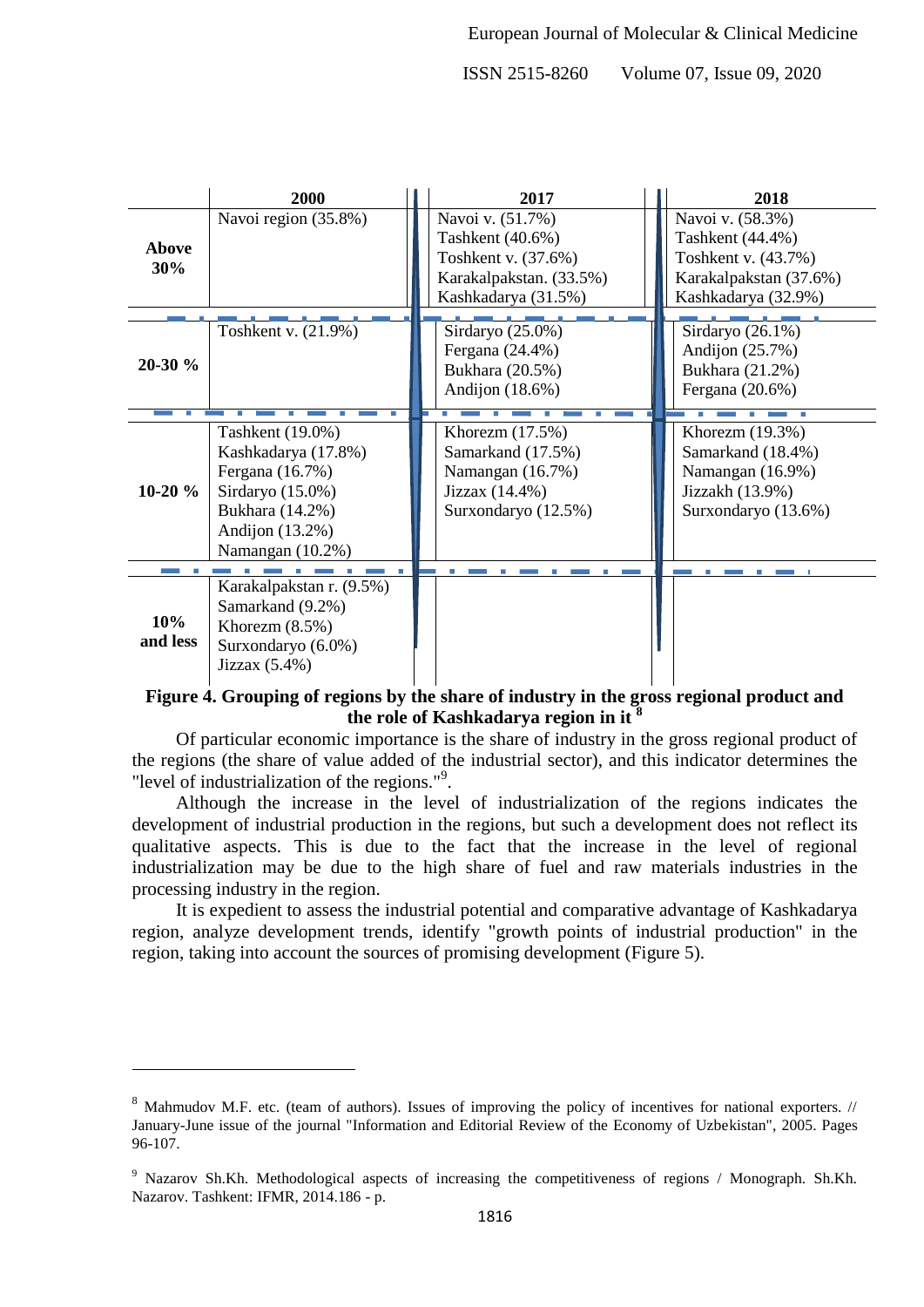

Шартли белгилар:

и кластер асосида ишлаб чикариш;

• йирик ишлаб чикариш мажмуалари;

А ўрта хажмда ишлаб чикаришни ташкил килиш; • кичик хажмда ишлаб чикаришни ташкил килиш

# **Figure 5. In the territory of Kashkadarya region "industrial development method of determining the growth points of the output <sup>10</sup>**

The methodology for determining the "growth points of industrial production" in the region is as follows.

Discussions. According to statistical analysis, in Kashkadarya region there is a positive correlation between the annual growth rate of gross regional product and the annual growth rate of regional industry, the value of which is 0.82 (Figure 6).

In addition, a 1% increase in the growth rate of industrial production in Kashkadarya region will provide an additional 1,017% growth rate of GDP in Kashkadarya region, provided that other conditions do not change.

$$
p_m = 1.77 + 1.05(q_m), R^2 = 0.995, F = 3612.97
$$
<sup>(1)</sup>

<sup>&</sup>lt;sup>10</sup> Based on the author's research.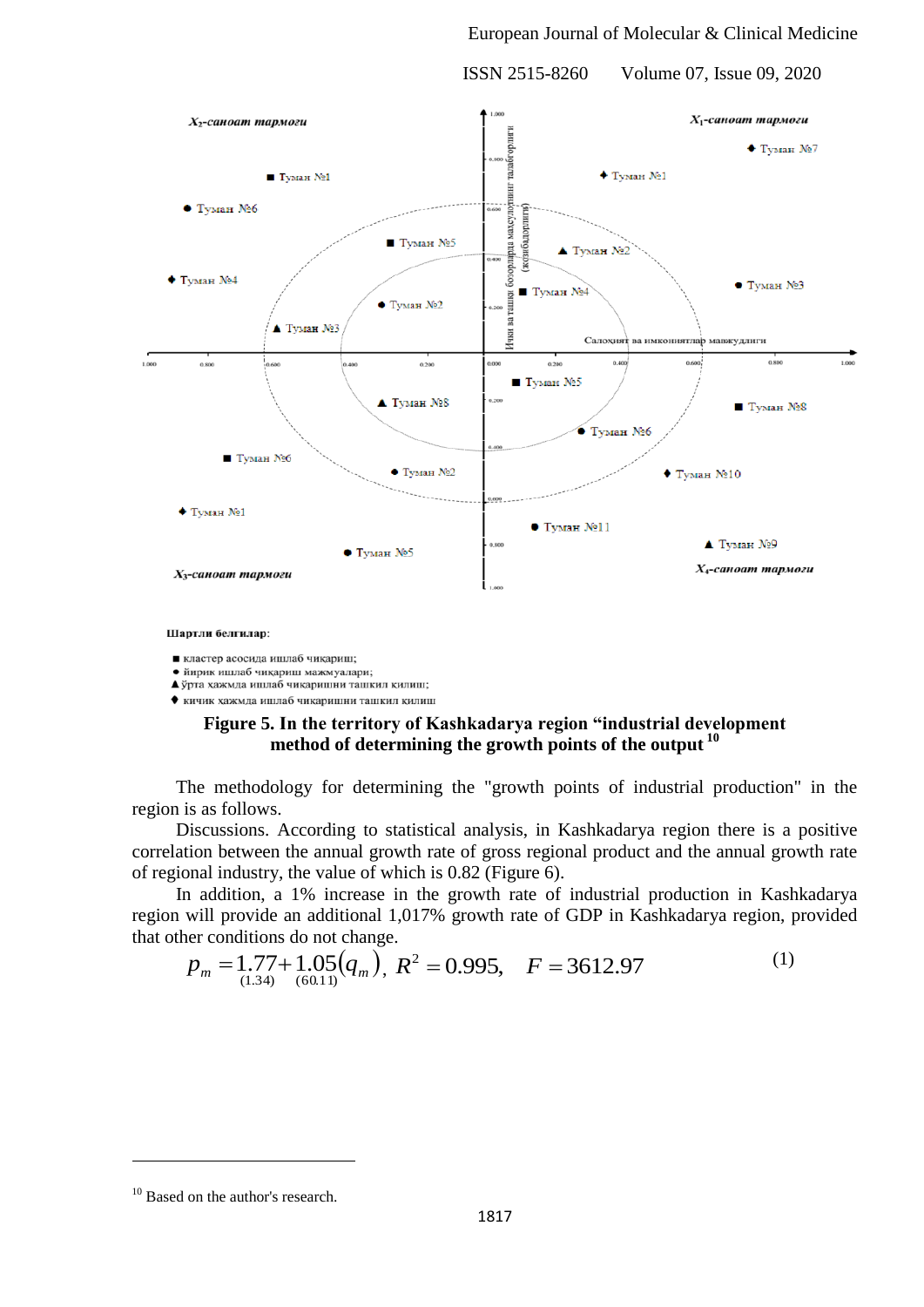

**Figure 6. Correlation between the growth rate of gross industrial value added in Kashkadarya region and the growth rate of gross regional product <sup>11</sup>**

The results of the empirical relationship between the growth rate of gross industrial value and gross regional product in Kashkadarya region are the following regression equation, according to which a 1% increase in manufacturing output in the region can lead to an additional 1.05% increase in labor productivity:

According to the results, the regression coefficient is 1.05. The results of the econometric analysis show that the evaluation results of this empirical equation  $(R^2 = 0.995, F = 3612.97, t_{\beta_2} = 60.11$ ) high, which confirms that the above approach is typical for the industry of Kashkadarya region.

As a result of the analysis, it was found that the development of processing industries in Kashkadarya region stimulates the development of non-processing industries.

This confirms that the development of the food and light industries of the processing industry can lead to the development of agriculture, forestry and fisheries. The development of the processing industry will also have a strong impact on the development of the services sector (banking, insurance, communications, trade and transport).

The empirical analysis confirmed that the following quantitative approach is appropriate for the economy of Kashkadarya region:

$$
\ln p_{nm} = 0.04 + 0.69 \ln(g_m), R^2 = 0.53, F = 17.02
$$
 (2)

According to this quantitative relationship, there is no linear relationship between the growth rate of production in the processing industry and the growth rate of labor productivity in non-manufacturing sectors.

According to the results obtained, the coefficient of determination (R2) and the calculated values of Fisher (F) are relatively low. However, since the table values of Fisher and Student are likely to be 4.54 and 2.13, respectively, the hypothesis for this model is rejected.

We use a trend model to forecast the dynamics of industrial production in the Kashkadarya region. This model assumes that the calculated indicator is monotonous with respect to the time factor, and takes into account the presence of such a feature in the economic process under study,

<sup>&</sup>lt;sup>11</sup> Mahmudov M.F. Refinery industry and regional economic growth: empirical analysis of kaldor's laws casw of Kashkadarya region. // On May 27, the Tashkent State Economic University held a research and practical conference on the theme: "Action Strategy of the Republic of Uzbekistan: Macroeconomic Stability, Investment Activity and Prospects for Innovative Development". May 28-29, 2018 y. 54-60 pр.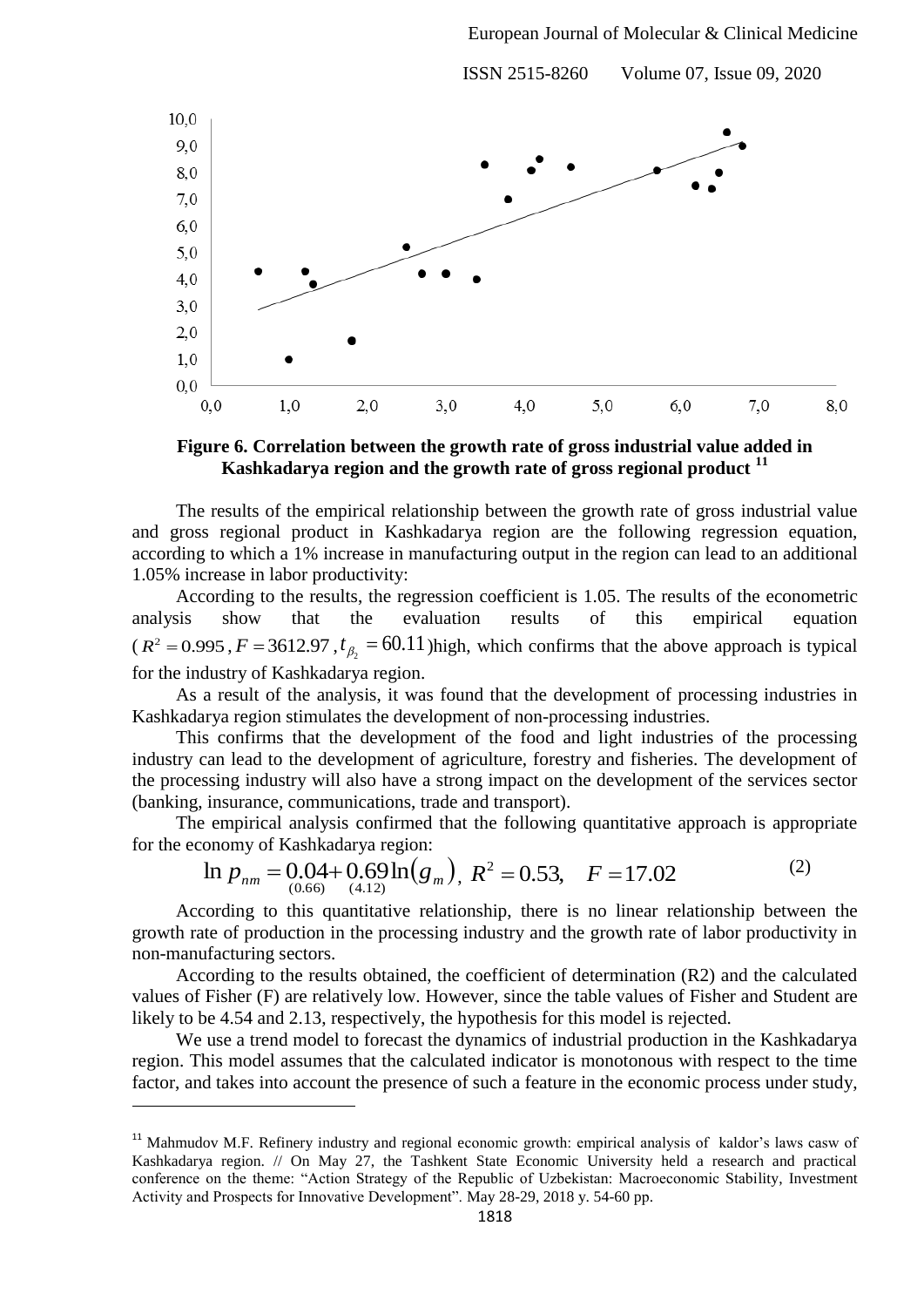the dynamics of which is free from the effects of continuous and random events.

However, in practice, it is difficult to determine the shape of the trend equation based on the actual dynamics series data. Because the trend equation found to be the most optimal  $\sum (y_t - \hat{y}_t)^2 = \text{min}$  must satisfy the condition.

According to the results of the analysis, as the level of polynomial function in forecasting increases, the coefficient of determination generated by the growth trend of the volume of industrial output over time increases.

**Table 4**

| Forecast indicators of industry of Kashkadarya region until 2025 (as a percentage of |  |
|--------------------------------------------------------------------------------------|--|
| $2018)^{12}$                                                                         |  |

| Years              | <b>Mining</b><br>industry<br>(forecast<br>error-<br>$8\%$ ) | <b>Manufacturing</b><br>industry<br>(forecast error<br>- 6 percent) | Electricity,<br>gas, steam<br>supply and air<br>conditioning<br>(forecast error<br>$-10$ percent) | Water supply,<br>sewerage system,<br>waste collection and<br>disposal<br>(forecast error $-4\%$ ) | <b>Total</b><br>industry<br>(forecast<br>error -<br>6<br>percent) |
|--------------------|-------------------------------------------------------------|---------------------------------------------------------------------|---------------------------------------------------------------------------------------------------|---------------------------------------------------------------------------------------------------|-------------------------------------------------------------------|
| 2018               | 100                                                         | 100                                                                 | 100                                                                                               | 100                                                                                               | 100                                                               |
| 2019               | 101,6                                                       | 113,5                                                               | 105,4                                                                                             | 161,3                                                                                             | 108,6                                                             |
| 2020               | 104,1                                                       | 122,6                                                               | 111,7                                                                                             | 212,9                                                                                             | 115,4                                                             |
| 2021<br>(forecast) | 107,2                                                       | 128,7                                                               | 117                                                                                               | 257,6                                                                                             | 120,7                                                             |
| 2022<br>(forecast) | 110,5                                                       | 137,7                                                               | 122,6                                                                                             | 347,8                                                                                             | 128,0                                                             |
| 2023<br>(forecast) | 114,2                                                       | 146                                                                 | 128,7                                                                                             | 417,3                                                                                             | 135,0                                                             |
| 2024<br>(forecast) | 118,2                                                       | 156,5                                                               | 136,5                                                                                             | 517,5                                                                                             | 138,8                                                             |
| 2025<br>(forecast) | 122,9                                                       | 166,7                                                               | 144,8                                                                                             | 693,5                                                                                             | 153,4                                                             |

According to the forecast values of the growth trend of industrial production using the 3rd degree polynomial function, in Kashkadarya region in 2019 in 2018 prices will increase by 8.6% of industrial production, in 2020 by 15.4% and in 2025, 53 of this indicator. , An increase of 4 percent is observed (Table 4).

The analysis of the forecast indicators of the structure of industrial production by type of economic activity shows that in the period up to 2025, the manufacturing industry will grow at a higher rate than the mining industry. In particular, the additional growth rate in the mining industry will be 22.9% in 2025 compared to 2018, while in the manufacturing industry this figure is expected to be 66.7%.

Forecasting assumes that the outcome indicator calculated over time will be monotonous relative to the time factor. Otherwise, this result will not be able to indicate the future real state of the indicator.

If the function is not monotonous, then other views of the time function are used, then the

1

<sup>&</sup>lt;sup>12</sup> Mahmudov M.F. Directions of effective use of industrial potential: in case Kashkadarya region. // International Journal of Scientific & Engineering Research (IJSER), ISSN 2229-5518. (5) Global impact factor-0,98.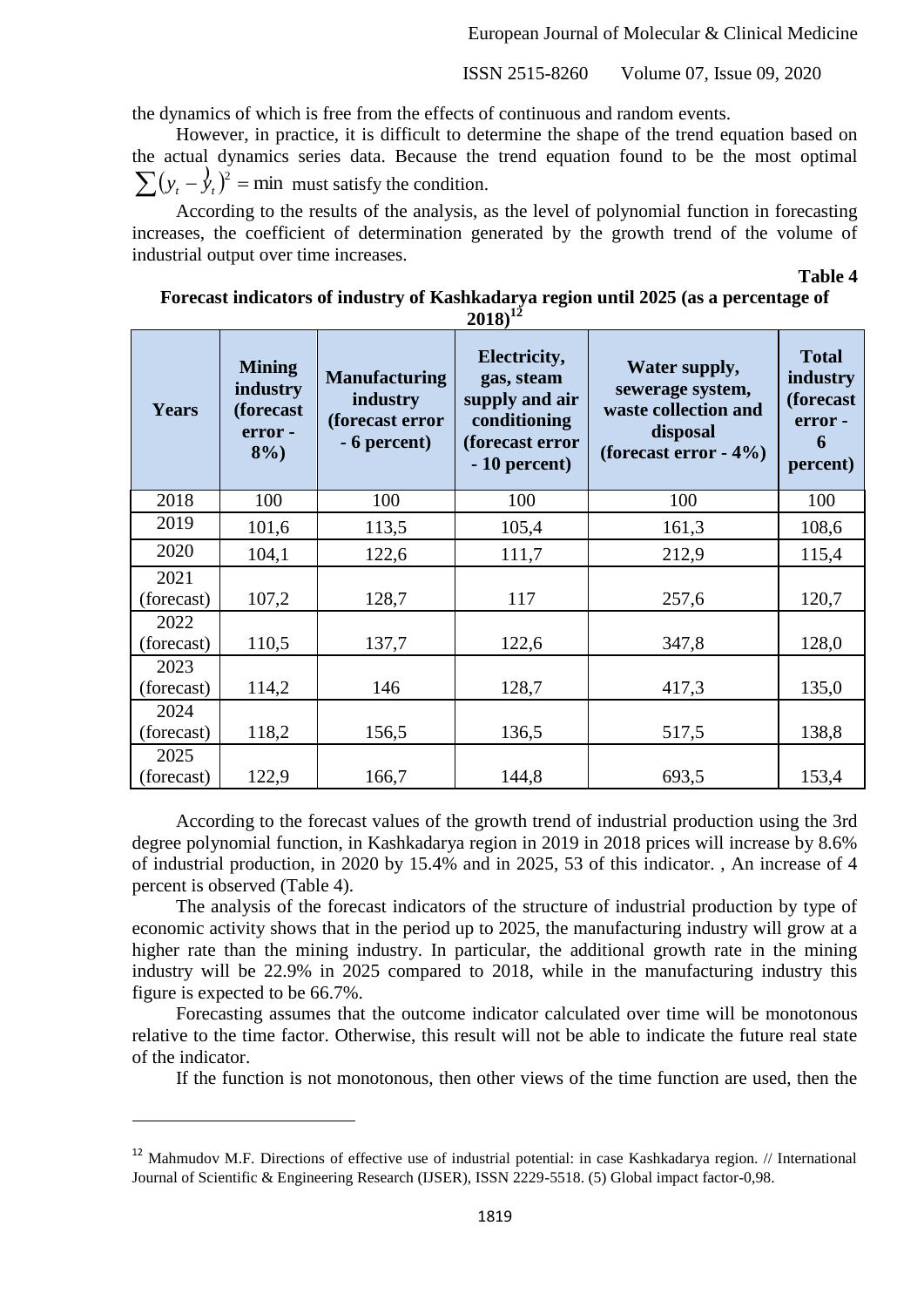prediction values are found. The higher the level of forecasting of economic development processes, the more effective the regulation and development of economic processes, and the lower the level of losses from unreasonable decisions in the national and regional economy.

Conclusions. The export potential of Kashkadarya region is relatively underdeveloped and not diversified, mainly focused on the export of cotton fiber and food products. At the same time, the region has a significant comparative advantage in expanding the structure of exports. In the last three years, a lot of work has been done to encourage exporters, they have been given many benefits in terms of taxes and other mandatory payments, a number of procedures for organizing export activities have been abolished. Despite existing export preferences, the requirement to sell foreign exchange earnings was a major obstacle to further export incentives, and exporters were unable to fully manage their foreign exchange earnings. Therefore, the relevant decree abolished the procedure for compulsory sale of foreign exchange earnings from the export of goods for all exporting organizations, regardless of the form of ownership or type of exported product.

## **References.**

**1.** Lavopa A. and Szirmai A. (2012). Industrialization, Employment and Poverty, UNU-MERIT Working Paper Series 2012-081. Maastricht The Netherlands: United Nations University, Maastricht Economic and Social Research Institute on Innovation and Technology.

**2.** UNIDO. Industrial Development Report 2016. Sustaining Employment Growth: The Role of Manufacturing and Structural Change. Vienna, Austria. 2013. http://www. unido.org.

**3.** Глазьев С.Ю., Локосов В.В. Оценка предельно критических значений показателей состояния российского общества и их использование в управлении социально экономическим развитием. Экономические и социальные перемены: факты, тенденции, прогноз. 4 (22) 2012. С. 26, 31, 33, 36.; Локосов В.В. Стабильность общества и система предельно-критических показателей его развития. Методика и техника социологических исследований. // Наука, 1998, № 4. - С. 89.

**4.** Маҳмудов М.Ф. Ўзбекистонда иқтисодий ўсиш динамикасининг таҳлили. // Ўзбекистон иқтисодиѐтини институционал ривожлантириш: ютуқлар, муаммолар, ечимлар" мавзусидаги республика илмий-амалий конфренцияси илмий мақолалар тўплами. Тошкент давлат иқтисодиѐт университети ва Институционал ва иқтисодий тадқиқотлар маркази. 1-қисм. 2016 йил 12 март. 38-42-бетлар.

**5.** Mahmudov M.F. Refinery industry and regional economic growth: empirical analysis of kaldor's laws casw of Kashkadarya region. // On May 27, the Tashkent State Economic University held a research and practical conference on the theme: "Action Strategy of the Republic of Uzbekistan: Macroeconomic Stability, Investment Activity and Prospects for Innovative Development". May 28-29, 2018 y. 54-60 pр. Mahmudov M.F. Directions of effective use of industrial potential: in case Kashkadarya region. // International Journal of Scientific & Engineering Research (IJSER), ISSN 2229-5518. (5) Global impact factor-0,98.

**6.** Bustonov M.M. Macroeconomic Trends and Patterns of Sustainable Economic Growth and its Quality. // TEST ENGINEERING & MANAGEMENT November-December 2019.

**7.** Ларионов А.О. Оценка промышленного потенциала региона. Проблемы развития территории. Вып. 2(76). 2015. - 49 с.

**8.** Основные тенденции и показатели экономического и социального развития Республики Узбекистан за годы независимости (1990 - 2010 гг.) и прогноз на 2011 - 2015 гг. Стат. Сб. - Т. Узбекистан, 2011. - с. 70 - 71.

**9.** Ўзбекистон Республикаси Давлат статистика қўмитаси маълумотлари асосида муаллифлар томонидан тузилган.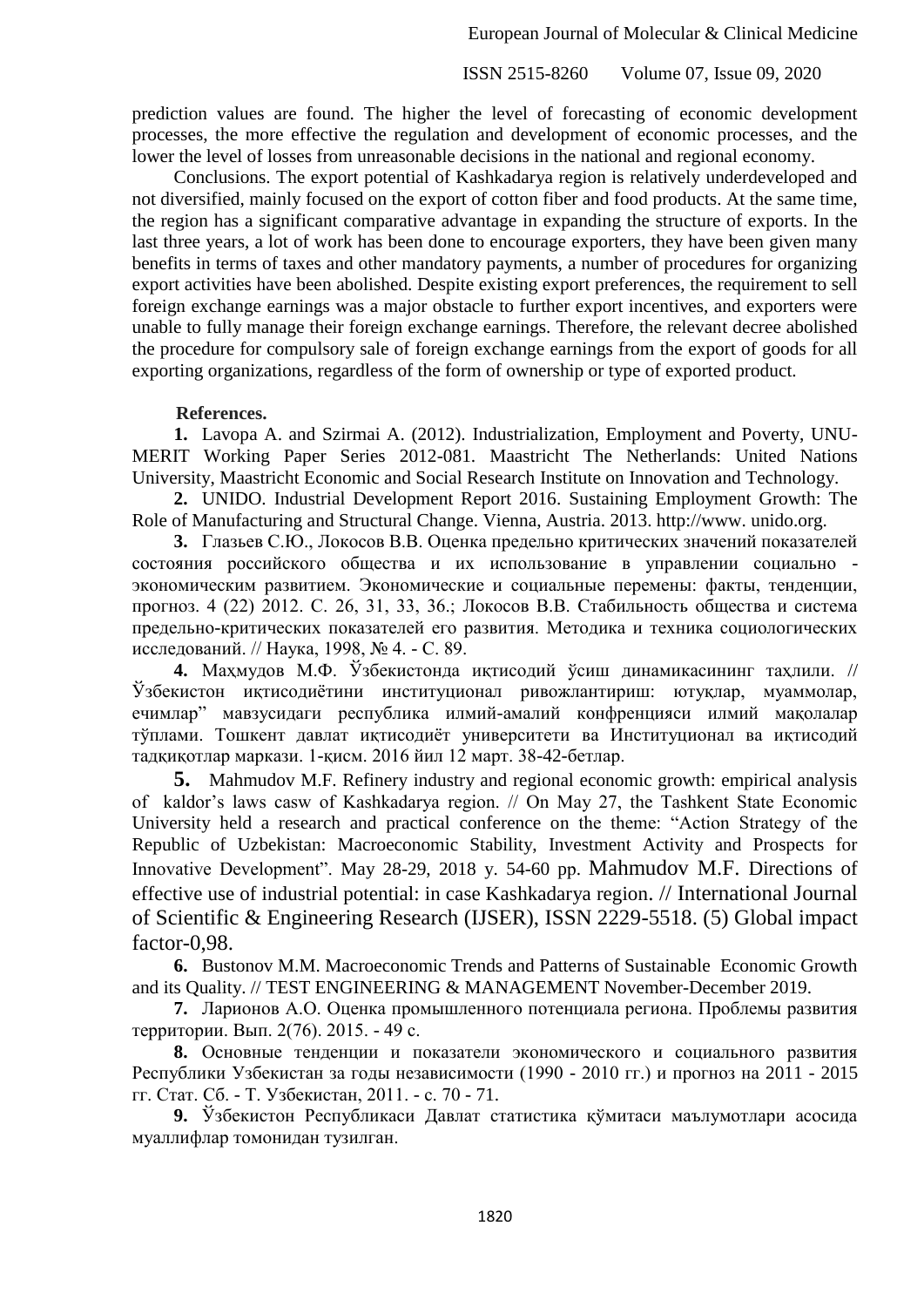**10.** Маҳмудов М.Ф. ва бошқалар (муаллифлар жамоаси). Миллий экспортчиларни рағбатлантириш сиёсатини такомиллаштириш масалалари. // "Ўзбекистон иқтисодиёти" ахборот-таҳририй шарҳи журнали янваврь-июнь сони, 2005 йил. 96-107 бетлар.

**11.** Назаров Ш.Х. Методологические аспекты повышения конкурентоспособности регионов / Монография. Ш.Х. Назаров. Ташкент: IFMR, 2014. 186 - с.

**12.** Bustonov Mansurjon Mardonakulovich. "Digital Economy In Improving The Quality Of Economic Growth". European Journal of Molecular & Clinical Medicine, 7, 7, 2020, 740- 750.

**13.** Bayhonov Bahodirjon Tursunbaevich; Qorabayev Shuxratjon Axmadjonovich. "Improving Management Based On The Forecast Of Investment Utilization In Industrial Enterprises". European Journal of Molecular & Clinical Medicine**,** 7, 7, 2020, 809-816.

**14.** Mullabayev Baxtiyarjon Bulturbayevich; Abdulxakimov Zuhrali Tursunalievich; Mamajonova Tuygunoy Ahmadjanovna; Usmanov Chorshanbi Bozorovich; Nuriddinova Nilufar Nuriddin qizi. "Development Of Public-Private Partnership In The Organization Of Regional Tourist And Recreational Complexes". *European Journal of Molecular & Clinical Medicine*, 7, 7, 2020, 778-788.

**15.** Makhmudov Bakhriddinkhon Jo'rayevich; Ismoilov Ravshanjon Baxritdinovich; MullabayevBaxtiyarjon Bulturbayevich. "The Role Of Regional Governance In The Development Of Small Business And Private Entrepreneurship". European Journal of Molecular & Clinical Medicine, 7, 7, 2020, 705-711.

**16.** MullabayevBaxtiyarjonBulturbayevich .. "Management Of Innovation Processes - An Important Factor For Increasing The Competitiveness Of Enterprises". European Journal of Molecular & Clinical Medicine**,** 7, 7, 2020, 712-719.

**17.** MullabayevBaxtiyarjonBulturbayevich .; AxunovaShoxistaNoman janovna; Abdulkhakimov Zuhrali Tursunalievich; Tuxtasinova Dildora Rakhmonberdievna. "Problems And Prospects Of Development Of Agrologistics In The Republic Of Uzbekistan". European Journal of Molecular & Clinical Medicine**,** 7, 7, 2020, 763-768.

**18.** Dadaboev Tulkinjon Yusupjonovich. "Assess The Impact Of Land Reclamation On Increasing Agricultural Productivity". European Journal of Molecular & Clinical Medicine, 7, 7, 2020, 769-777.

**19.** DadaboevTulkinjonYusupjonovich .. "Rational Use Of Water In Agriculture Of The Republic Of Uzbekistan And Its Problems". European Journal of Molecular & Clinical Medicine, 7, 7, 2020, 798-808.

**20.** Madrahimovich, R. N., & Bulturbayevich, M. B. (2019). Advantages of vertical integrated enterprises (under light industry enterprises). Test Engineering and Management, 81(11–12), 1596–1606. http://testmagzine.biz/index.php/testmagzine/article/view/222/194

**21.** Bulturbayevich, M. B., & Sharipdjanovna, S. G. (2020). Improving the efficiency of management of vertical integrated industrial enterprises. Test Engineering and Management, 83, 5429–5440. http://testmagzine.biz/index.php/testmagzine/article/view/4483/3817

**22.** Mullabayev Baxtiyarjon Bulturbayevich, Mirzabdullayeva Gulnora, Inamova Guligavkhar. (2020). Analysis of Macroeconomic Indicators and Forecast of Scenarios of the Republic of Uzbekistan. International Journal of Advanced Science and Technology, 29(11s), 04 - 12. Retrieved from http://sersc.org/journals/index.php/IJAST/article/view/19921

**23.** Mullabayev Baxtiyarjon Bulturbayevich, Inamova Guligavkhar, Umarova Gulchekhra. (2020). Issues Of Development Of Light Industry Enterprises Through Modern Management Mechanisms And Forecasting Of Corporate Structures On The Basis Of Vertical Integration Processes. *International Journal of Advanced Science and Technology*, *29*(11s), 1975 1986. Retrieved from http://sersc.org/journals/index.php/IJAST/article/view/21866

**24.** Mahmudov Nosir Mahmudovich, Dadaboev Tulkinjon Yusupjonovich "Development of Integrated Horticulture based on Investments (In the Case of Uzbekistan)"